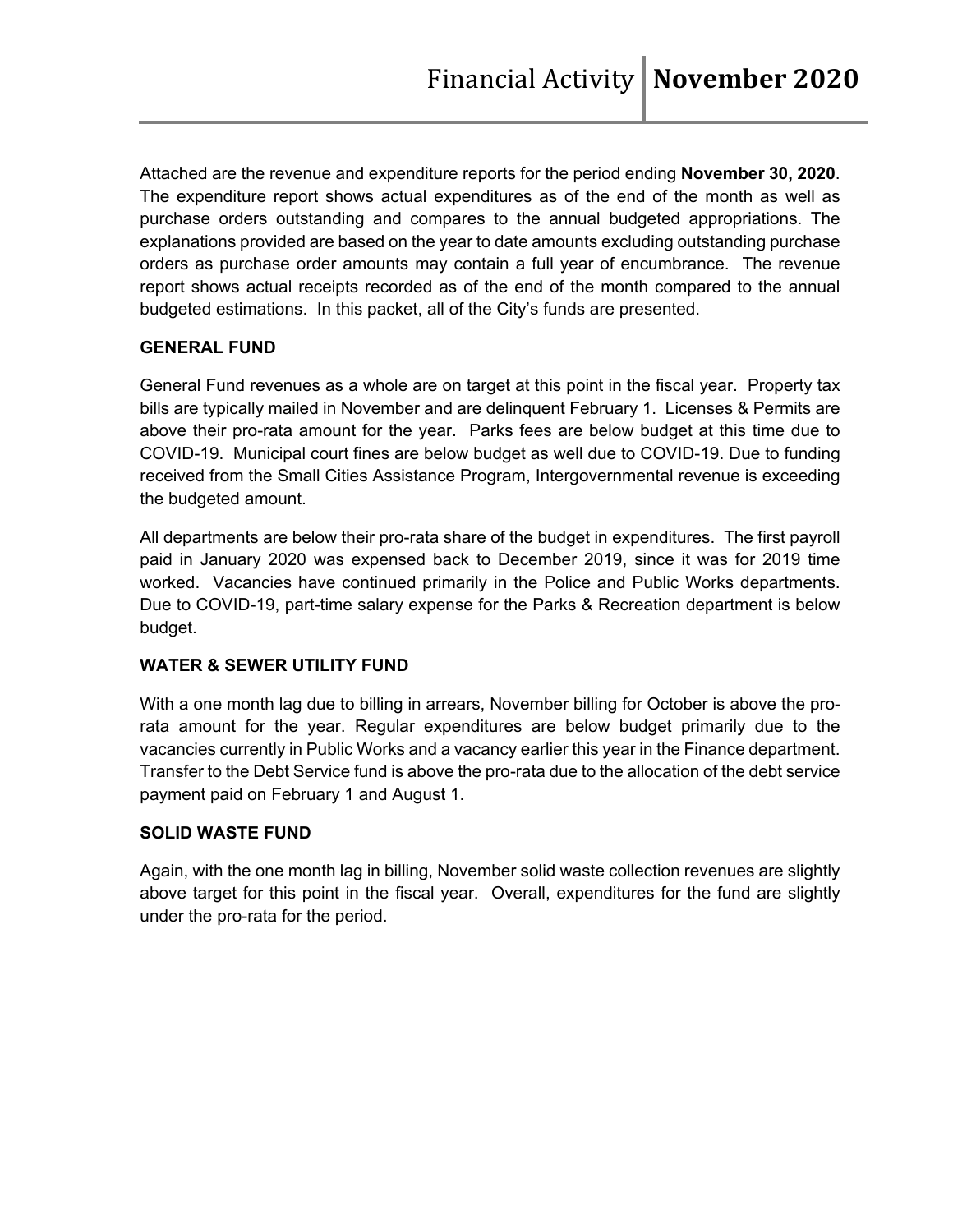# **TECHNOLOGY MANAGEMENT FUND**

Technology is integral to the City's ability to provide efficient and necessary services to the citizens. The Technology Management Fund was created to centralize those expenditures, consolidate the management of the resources needed to maintain existing systems and to deploy new solutions.

Revenues are as expected for the current period. Total expenditures are slightly above par for the period. This is mainly due to many annual maintenance contract payments that were expensed earlier in the year as well as the annual radio subscription payment to the City of Houston, the website redesign, and other unanticipated expenditures.

## **VEHICLE REPLACEMENT FUND**

The Vehicle Replacement Fund finances the purchase of vehicles routinely used in providing City services. Each department makes contributions to the fund based on the estimated life and replacement cost of the vehicles it uses. The fund purchases vehicles when a combination of age and repair cost indicates the machine or vehicle has reached the end of its service life; therefore, the expenditures patterns do not follow the pro-rata model. To date, three F-150 trucks, two high water vehicles, two patrol vehicles, a van for Animal Control, a vehicle for Public Works, and a new fire engine have been purchased.

## **ASSET REPLACEMENT FUND**

The Asset Replacement Fund (formerly known as the Equipment Replacement Fund) finances the purchase of assets routinely used in providing City services. The fund operates in the same manner as the Vehicle Replacement Fund in that each department makes contributions to the fund based on the estimated life and replacement cost of the equipment it uses. The fund purchases equipment when a combination of age and repair cost indicates the equipment has reached the end of its service life; therefore, the expenditures patterns do not follow the pro-rata model. The fund revenues are on target with the budgeted amounts. Expenditures to date have been for the Colonial Park pool resurfacing project as well as new pool furniture at Colonial Park pool and a chiller at City Hall.

### **EMPLOYEE BENEFIT FUND**

The Employee Benefit Fund facilitates accounting and oversight for the cost of healthcare, worker's compensation, dental plans, and other benefits. Employer contributions to the HSA accounts are made twice a year, January and July.

## **HUMAN RESOURCES SERVICES FUND**

The Human Resources Fund was created in 2020 to break out the non-medical related expenses from the Employee Benefit Fund. The General Fund contributes all funds needed for this fund. Examples of some of the expenses are hiring and recruiting, tuition